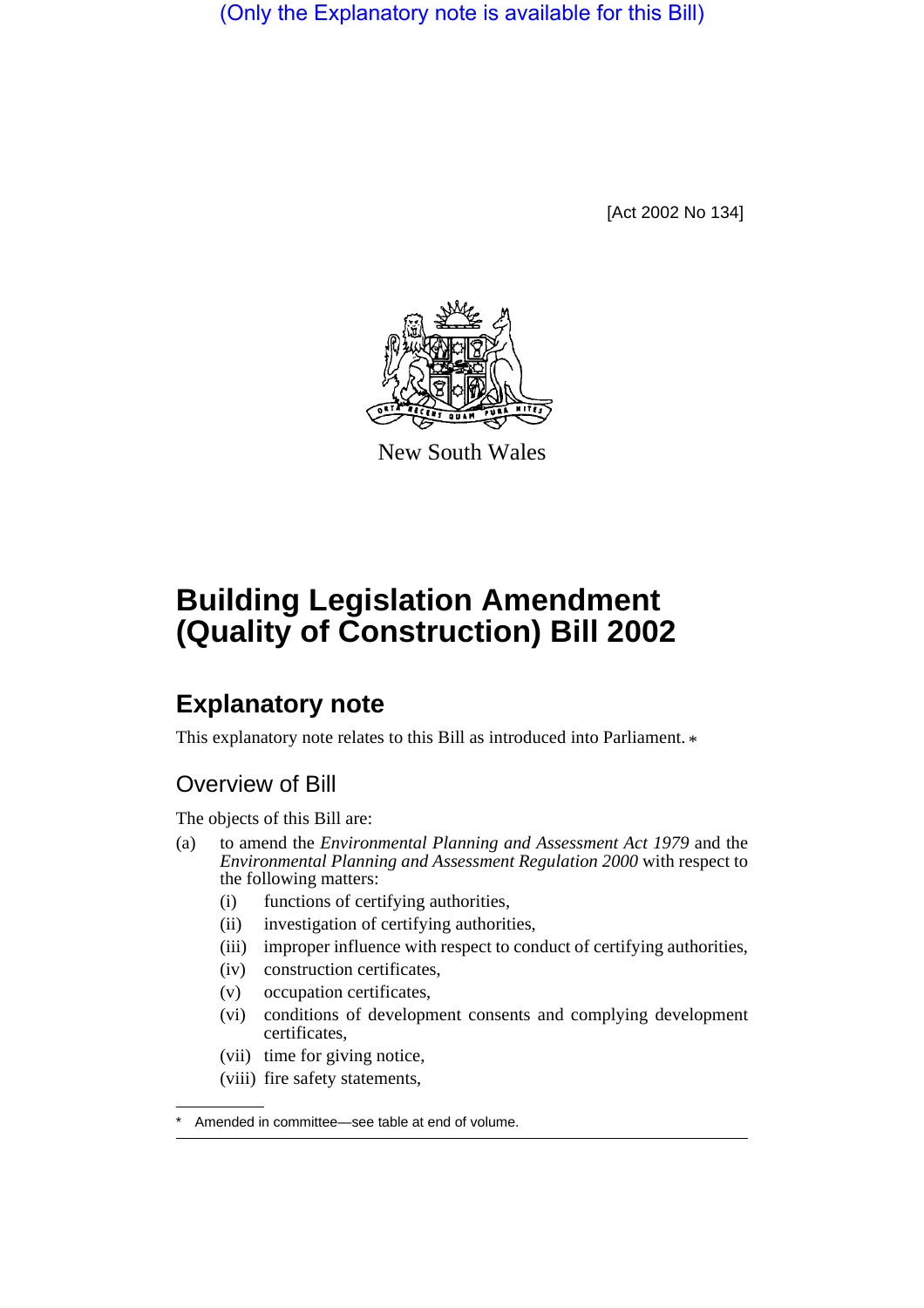Explanatory note

- (ix) offences and penalties,
- (x) exclusion of personal liability,
- (xi) other miscellaneous matters,
- (xii) savings and transitional provisions,

and to make consequential amendments to the *Environmental Planning and Assessment (Savings and Transitional) Regulation 1998* and the *Local Government and Environmental Planning and Assessment Amendment (Transfer of Functions) Act 2001*, and

- (b) to amend the *Home Building Act 1989* and the *Home Building Regulation 1997* with respect to the following matters:
	- (i) financial solvency of building contractors,
	- (ii) preliminary investigation of building disputes,
	- (iii) use of independent experts in building claims,
	- (iv) implied conditions of contracts to do residential building work,
	- (v) other miscellaneous matters,
	- (vi) savings and transitional provisions,

and to make consequential amendments to the *Home Building Legislation Amendment Act 2001* and the *Consumer, Trader and Tenancy Tribunal Act 2001*, and

(c) to amend the *Conveyancing (Sale of Land) Regulation 2000* so as to imply into agreements for the sale of land certain provisions restricting the right of the vendors of land to require completion of agreements for the sale of strata units "off the plan" and agreements for the sale of land in the nature of "house and land" packages (that is, combined or associated agreements for the sale of land and the erection of a dwelling-house on the land).

# Outline of provisions

**Clause 1** specifies the name (also called the short title) of the proposed Act.

**Clause 2** provides for the commencement of the proposed Act on a day or days to be appointed by proclamation, except for Schedule 1.1 [14] whose commencement is tied to the commencement of a provision of the *Land and Environment Court Amendment Act 2002*.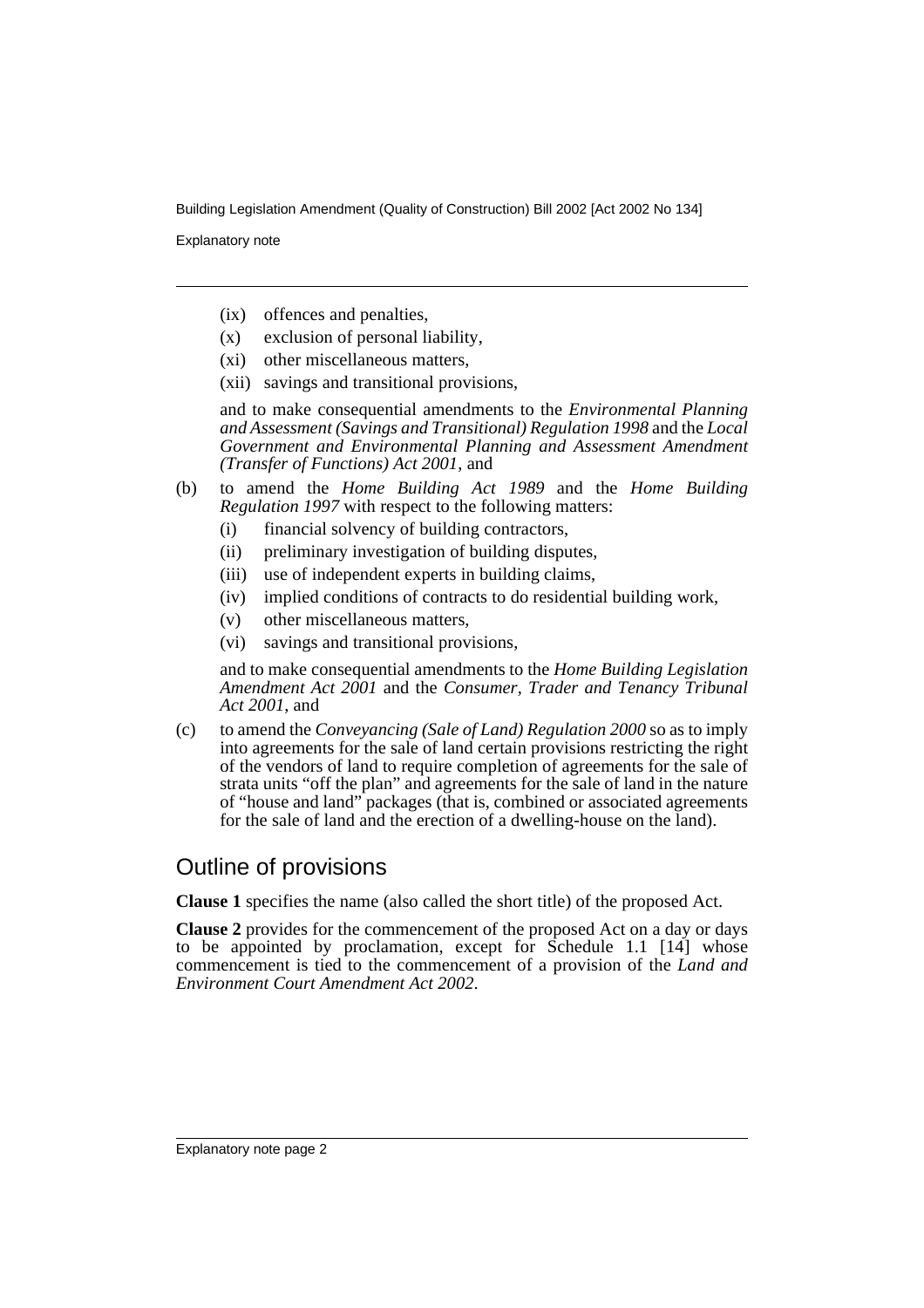Explanatory note

**Clause 3** is a formal provision giving effect to a Schedule of amendments to the *Environmental Planning and Assessment Act 1979*, the *Environmental Planning and Assessment Regulation 2000*, the *Environmental Planning and Assessment (Savings and Transitional) Regulation 1998* and the *Local Government and Environmental Planning and Assessment Amendment (Transfer of Functions) Act 2001* (**Schedule 1**).

**Clause 4** is a formal provision giving effect to a Schedule of amendments to the *Home Building Act 1989*, the *Home Building Regulation 1997*, the *Home Building Legislation Amendment Act 2001* and the *Consumer, Trader and Tenancy Tribunal Act 2001* (**Schedule 2**).

**Clause 5** is a formal provision giving effect to an amendment to the *Conveyancing (Sale of Land) Regulation 2000* (**Schedule 3**).

## **Schedule 1 Amendment of environmental planning and assessment legislation**

This Schedule amends the *Environmental Planning and Assessment Act 1979* (*the 1979 EP&A Act*), the *Environmental Planning and Assessment Regulation 2000* (*the 2000 EP&A Regulation*), the *Environmental Planning and Assessment (Savings and Transitional) Regulation 1998* (*the 1998 EP&A Regulation)* and the *Local Government and Environmental Planning and Assessment Amendment (Transfer of Functions) Act 2001* (*the 2001 LG&EP&A Amendment Act*).

#### **Functions of certifying authorities**

**Schedule 1.1 [8], [9], [11] and [12]** amend sections 81A and 86 of the 1979 EP&A Act to require a principal certifying authority, rather than the person by whom he or she is appointed, to notify the relevant consent authority and council of the appointment.

**Schedule 1.1 [10] and [13]** amend sections 81A and 86 of the 1979 EP&A Act to exempt Crown development from certain requirements of those sections.

**Schedule 1.2 [3]–[6] and [8]–[11]** make consequential amendments to clauses 103 and 135 of the 2000 EP&A Regulation.

**Schedule 1.1 [16]** substitutes section 109E (1) of the 1979 EP&A Act, so as to provide that the appointment of a principal certifying authority for any development is to be made by the person having the benefit of the relevant development consent or complying development certificate, and inserts a new section 109E (1A) so as to prohibit such an appointment being made by a builder who is going to carry out the development unless the builder is the owner of the land concerned.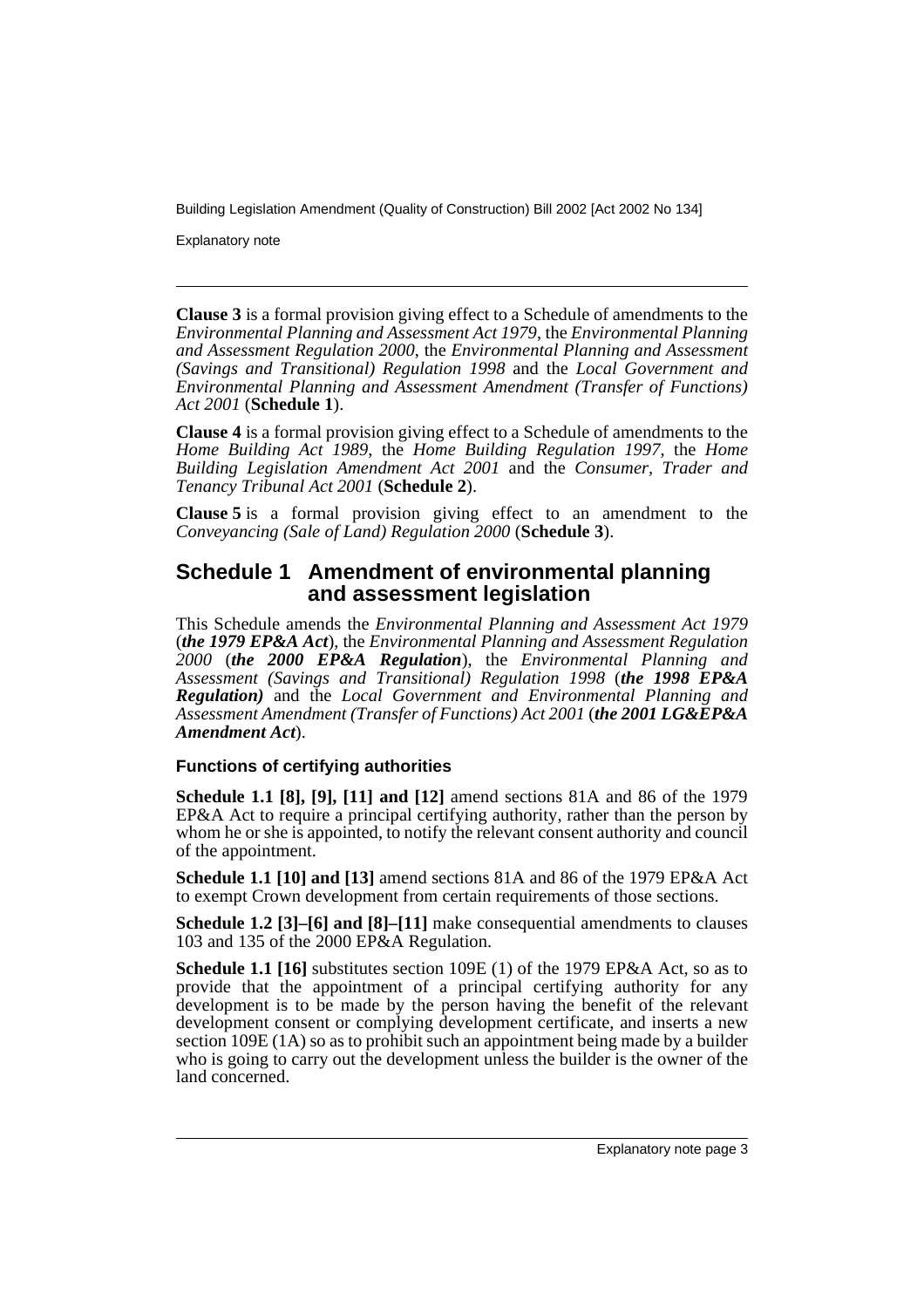Explanatory note

**Schedule 1.1 [17]** inserts a new section 109E (3) into the 1979 EP&A Act to set out the functions of a principal certifying authority, which are to be as follows:

- (a) to ensure that a construction certificate is issued in relation to the work,
- (b) to ensure that each person by whom the work is carried out is the holder of the appropriate licence or permit, and is covered by the appropriate insurance, as required by the *Home Building Act 1989*,
- (c) to ensure that, while the work is being carried out, it is inspected on such occasions as are prescribed by the regulations,
- (d) to ensure that compliance certificates are issued for each matter as to which the principal certifying authority must be satisfied before issuing the relevant occupation certificate or subdivision certificate but in respect of which the principal certifying authority proposes to rely on compliance certificates issued by other persons,
- (e) to ensure that all requirements of the Act and the regulations that must be satisfied before an occupation certificate or subdivision certificate may be issued for the work have been satisfied,
- (f) to issue the relevant occupation certificate or subdivision certificate for the work,
- (g) to comply with such other requirements as may be prescribed by the regulations.

**Schedule 1.2 [24]** inserts a new clause 162A into the 2000 EP&A Regulation to specify the occasions on which building work is to be inspected, as referred to in proposed section 109E (3) (c).

**Schedule 1.1 [18]** inserts a new section 109EA into the 1979 EP&A Act, replacing the existing section 109E (3) to be repealed by **Schedule 1.1 [17]**, to better identify by whom approval is required before a certifying authority or principal certifying authority for development can be replaced.

**Schedule 1.2 [23]** makes a consequential amendment to clause 162 of the 2000 EP&A Regulation.

**Schedule 1.1 [27]** amends section 109ZG of the 1979 EP&A Act so as to relax the existing provision that prohibits an accredited certifier from issuing a Part 4A certificate for work in which he or she has been involved so that it no longer applies merely because he or she has been involved in preparing the plans and specifications for the work.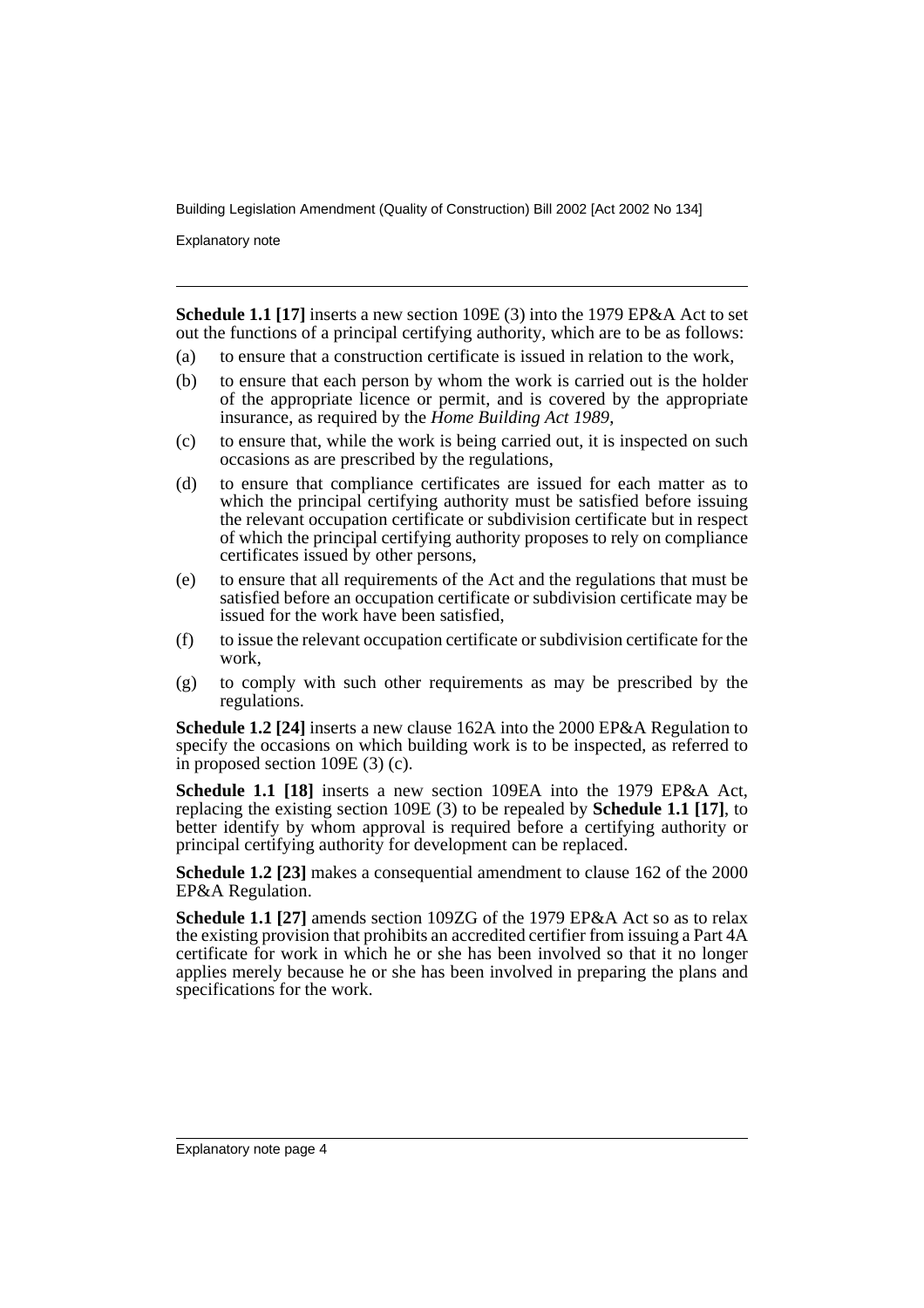Explanatory note

#### **Investigation of certifying authorities**

**Schedule 1.1 [31]** inserts a new Division 1B into Part 6 of the 1979 EP&A Act. The new Division contains provisions enabling a Departmental auditor appointed by the Director-General of the Department of Planning (*the Director-General*) to investigate the work and activities of a council (proposed section 118P) or an accredited certifier (proposed section 118Q) acting in the capacity of a certifying authority. The powers of a Departmental auditor are set out in proposed section 118R.

**Schedule 1.1 [25]** repeals section 109U of the 1979 EP&A Act as a consequence of proposed Division 1B, and **Schedule 1.1 [26]** makes a consequential amendment to section 109ZA of that Act.

#### **Improper influence with respect to conduct of accredited certifiers**

**Schedule 1.1 [40]** inserts a new section 148A into the 1979 EP&A Act. The new section makes it an offence, punishable by a fine of up to \$1.1 million or imprisonment for up to 2 years, or both, for an accredited certifier to accept a benefit from any person, or for a person to offer a benefit to an accredited certifier, on the understanding that the accredited certifier will act otherwise than impartially in the exercise of his or her functions as a certifying authority.

#### **Construction certificates**

**Schedule 1.1 [6]** amends section 80 (12) of the 1979 EP&A Act so as to ensure that not only original plans and specifications for which a construction certificate is issued, but also variations to the construction certificate and those plans and specifications, form part of a development consent.

**Schedule 1.1 [7]** omits from section 80 of the 1979 EP&A Act certain provisions that require a development consent to identify the classification of a proposed building. **Schedule 1.2 [17] and [18]** amend clause 147 of the 2000 EP&A Regulation to make this a requirement of a construction certificate.

**Schedule 1.1 [29]** makes a consequential amendment to section 116G of the 1979 EP&A Act.

**Schedule 1.2 [17]** re-enacts in clause 147 of the 2000 EP&A Regulation the provision omitted from section 80 of the 1979 EP&A Act with respect to the classification of buildings.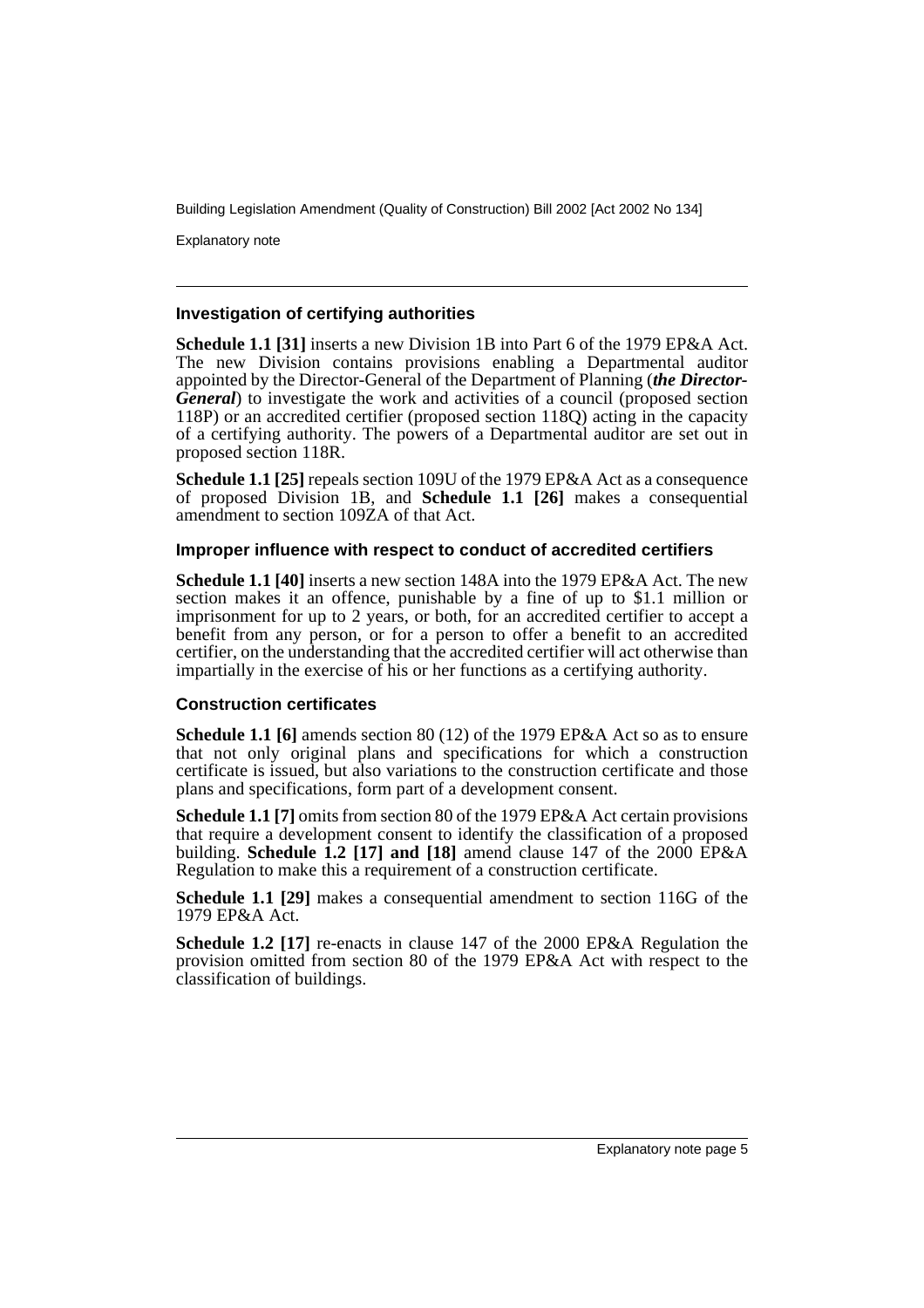Explanatory note

#### **Occupation certificates**

**Schedule 1.1 [19]** inserts a new paragraph (b1) into section 109H (1) of the 1979 EP&A Act so as to ensure that an occupation certificate cannot be issued in respect of building work unless the principal certifying authority is satisfied that it has been carried out in accordance with any relevant development consent, complying development certificate and construction certificate.

**Schedule 1.1 [21]** amends section 109M of the 1979 EP&A Act so as to set the maximum penalty for occupying a new building for which an occupation certificate has not been issued at  $\frac{3}{5}$  penalty units (\$550) for a Class 1a or Class 10 building (a dwelling-house or ancillary building) and 1,000 penalty units (\$110,000) for any other building.

**Schedule 1.1 [22]** amends section 109N of the 1979 EP&A Act so as to remove a minor ambiguity of expression.

**Schedule 1.2 [21]** amends clause 156 of the 2000 EP&A Regulation so as to repeal a provision that currently exempts Class 1a and Class 10 buildings (dwelling-houses and ancillary buildings) from the requirement for an occupation certificate.

#### **Conditions of development consents and complying development certificates**

**Schedule 1.2 [2] and [14]** insert clauses 98A and 98B (in relation to development consents) and clauses 136B and 136C (in relation to complying development certificates) into the 2000 EP&A Regulation. Clauses 98A and 136B require the erection of signage at building and demolition sites identifying the principal certifying authority for the work and the person in charge of the site, and prohibiting unauthorised entry to the site. Clauses 98B and 136C require the council to be given notice of the licence number or owner-builder permit number for the person carrying out the work, and the name of the insurer for the work, under the *Home Building Act 1989*.

**Schedule 1.2 [1], [12] and [13]** make consequential amendments to the 2000 EP&A Regulation.

#### **Time for giving notice**

**Schedule 1.2 [7], [15], [16], [20] and [22]** amend clauses 130, 138, 142, 151 and 160 of the 2000 EP&A Regulation so as to shorten, from 7 days to 2 days, the time within which certain notices are to be given to the council by an accredited certifier with respect to complying development certificates, compliance certificates, construction certificates, occupation certificates and subdivision certificates.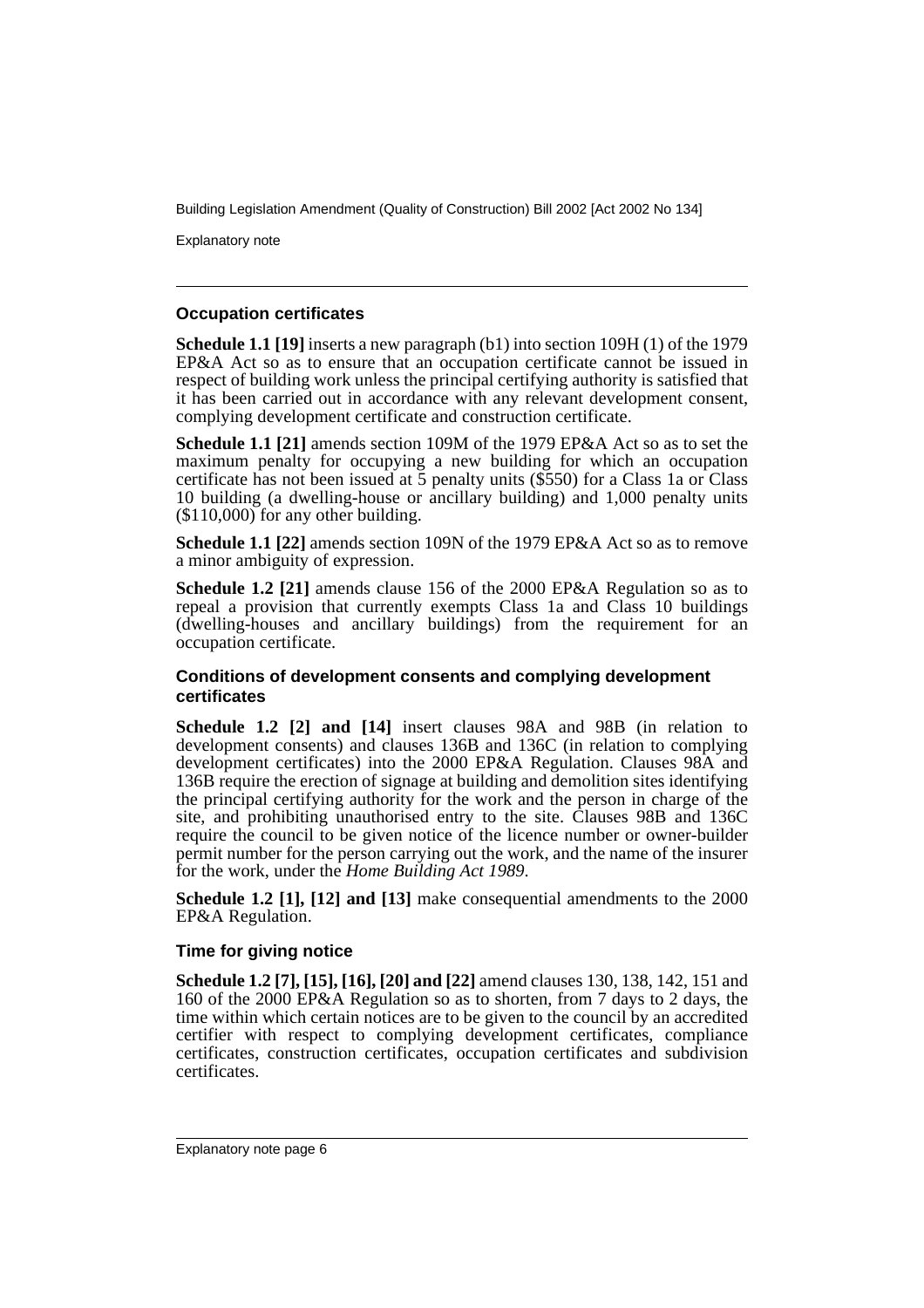Explanatory note

#### **Fire safety statements**

**Schedule 1.2 [25] and [26]** amend clauses 177 and 180 of the 2000 EP&A Regulation so as to create separate offences for each week by which a person fails to comply with the requirements of those clauses with respect to the giving of annual and supplementary fire safety statements to the council.

**Schedule 1.2 [33] and [34]** amend Schedule 5 to the 2000 EP&A Regulation so as to create separate penalty notice offences, with penalty amounts ranging from \$500 to \$2,000, for the separate offences created by the proposed amendments to clauses 177 and 180 of that Regulation.

#### **Offences and penalties**

**Schedule 1.1 [33]** amends section 125 of the 1979 EP&A Act so as to ensure that a requirement under that Act that must be complied with by a particular time, or within a particular period, continues after the time has expired or the period ended.

**Schedule 1.1 [34]** amends section 126 of the 1979 EP&A Act so as to make it clear that the regulations may set their own penalties, and consequently that not all offences against the regulations will attract the default penalty of 1,000 penalty units (\$110,000) that currently applies.

**Schedule 1.1 [35] and [37]** consequentially amend sections 127 and 127A of the 1979 EP&A Act so as to make it clear that proceedings for an offence may be taken, and penalty notices may be issued, in relation to offences created by the regulations under that Act.

**Schedule 1.1 [36]** amends section 127 of the 1979 EP&A Act so as to allow proceedings for all offences against the Act, but not offences against the regulations, to be brought up to 2 years after they are alleged to have been committed.

**Schedule 1.1 [38]** amends section 127A of the 1979 EP&A Act to allow the penalties payable under penalty notices for the same offence to be for different amounts depending, for example, on when the offence was committed.

**Schedule 1.1 [39]** amends section 127A of the 1979 EP&A Act so as to allow the persons who are to be authorised officers for the purpose of issuing penalty notices to be prescribed by the regulations under that Act.

**Schedule 1.2 [28]** consequentially amends clause 284 of the 2000 EP&A Regulation to prescribed authorised persons for the purposes of section 127A of the 1979 EP&A Act.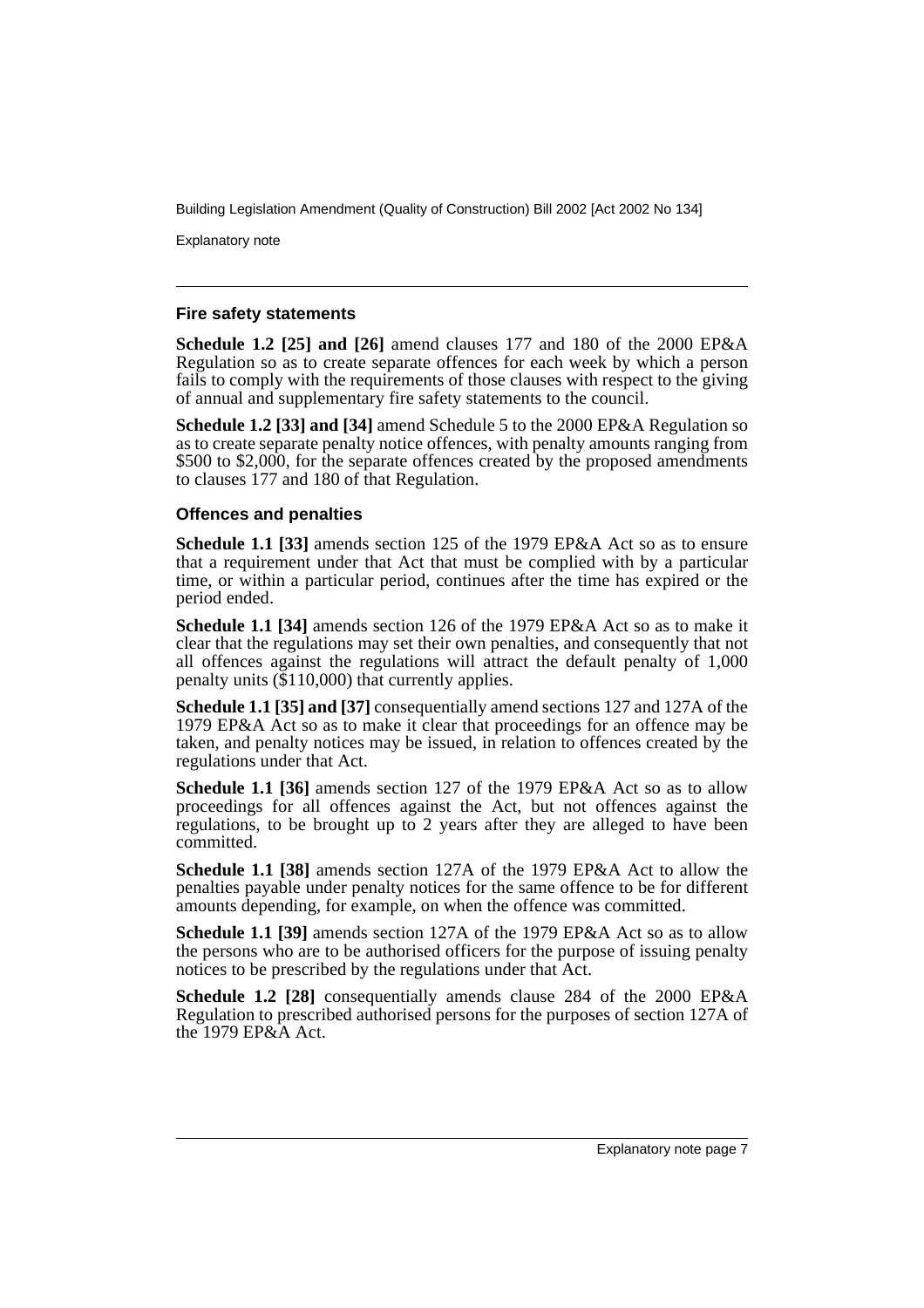Explanatory note

**Schedule 1.2 [27], [29] and [30]** amend Schedule 5 to the 2000 EP&A Regulation by way of statute law revision by omitting obsolete provisions with respect to short descriptions to be used in penalty notices and other documents in relation to offences.

**Schedule 1.2 [31] and [32]** amend Schedule 5 to the 2000 EP&A Regulation so as to create a number of "penalty notice offences" for failures to comply with the requirements of certain orders under section 121B of the 1979 EP&A Act, and clauses 130, 138, 142, 151 and 160 of the 2000 EP&A Regulation in relation to the giving of notice in relation to complying development certificates, compliance certificates, construction certificates, occupation certificates and subdivision certificates.

#### **Exclusion of personal liability**

**Schedule 1.1 [41]** inserts proposed section 158 into the 1979 EP&A Act, which protects specified persons from personal liability for acts and omissions for which they are responsible while executing that Act. The persons specified include persons who are members of committees established under sections 20 and 22. In order to ensure that the exclusion of personal liability does not deprive an injured person of a person against whom to commence proceedings for the injury, **Schedule 1.1 [2] and [4]** provide that any such committee is to be a statutory body representing the Crown. The opportunity is taken to substitute the provision that sets out the functions of a committee established under section 22 (**Schedule 1.1 [3]**), so as to ensure that they include the functions exercised by all currently constituted committees.

#### **Other miscellaneous matters**

**Schedule 1.1 [1]** amends section 18 of the 1979 EP&A Act so as to remove references to provisions that no longer exist.

**Schedule 1.1 [5]** amends section 23 of the 1979 EP&A Act so as to extend the powers of the Director-General to delegate certain functions.

**Schedule 1.1 [14]** replaces references to a council in section 96AA of the 1979 EP&A Act with references to a consent authority, a correction by way of statute law revision.

**Schedule 1.1 [15]** amends section 109C of the 1979 EP&A Act so as to make it clear that a single compliance certificate can deal with a number of matters.

**Schedule 1.1 [20]** amends section 109H of the 1979 EP&A Act so as to remove a minor ambiguity of expression.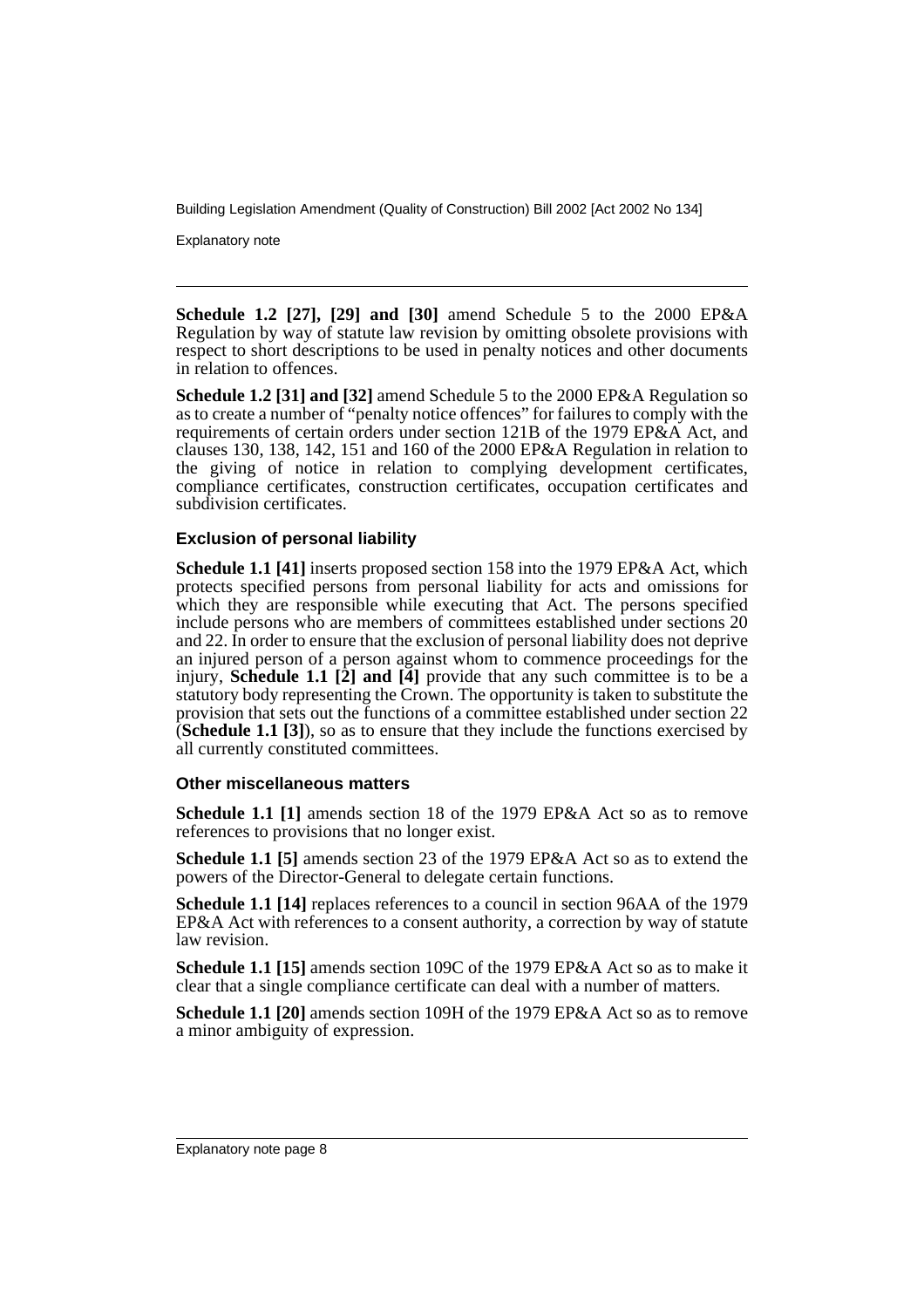Explanatory note

**Schedule 1.1 [23]** amends section 109Q of the 1979 EP&A Act so as to enable the regulations under Part 4A of that Act to authorise the imposition of a fee with respect to Part 4A certificates that are lodged with a consent authority or council.

**Schedule 1.1 [24]** amends section 109T of the 1979 EP&A Act so as to allow an accreditation body to rely on a certificate of currency issued by an insurance company when determining whether or not an accredited certifier is covered by the required insurance.

**Schedule 1.1 [28]** amends section 109ZN of the 1979 EP&A Act so as to allow a council employee to act as an accredited certifier outside the council area if covered by the council's general insurance policy in relation to those activities.

**Schedule 1.1 [30]** amends section 118A of the 1979 EP&A Act so as to ensure that a principal certifying authority has a statutory right of entry to the land on which is being carried out any development for which he or she has been appointed as the principal certifying authority.

**Schedule 1.1 [32]** amends section 121H of the 1979 EP&A Act so as to require a council to notify the principal certifying authority for any development being carried out before it gives an order under Division 2A of Part 6 of that Act in respect of any aspect of the development.

**Schedule 1.2 [18]** amends clause 147 of the 2000 EP&A Regulation so as to make it clear that different parts of the same building may have different building classifications.

**Schedule 1.2 [19]** amends clause 148 of the 2000 EP&A Regulation so as to require the Commissioner of NSW Fire Brigades to be notified if the construction certificate for a proposed building that has originally been referred to the Commissioner for evaluation is subsequently modified in such a manner that the building concerned is no longer such as to require evaluation by the Commissioner.

#### **Savings and transitional provisions**

**Schedule 1.1 [42] and [43]** amend Schedule 6 to the 1979 EP&A Act so as to enact certain savings and transitional provisions consequent on the amendment of that Act by the proposed Act and so as to enable the regulations under that Act to enact further savings and transitional provisions.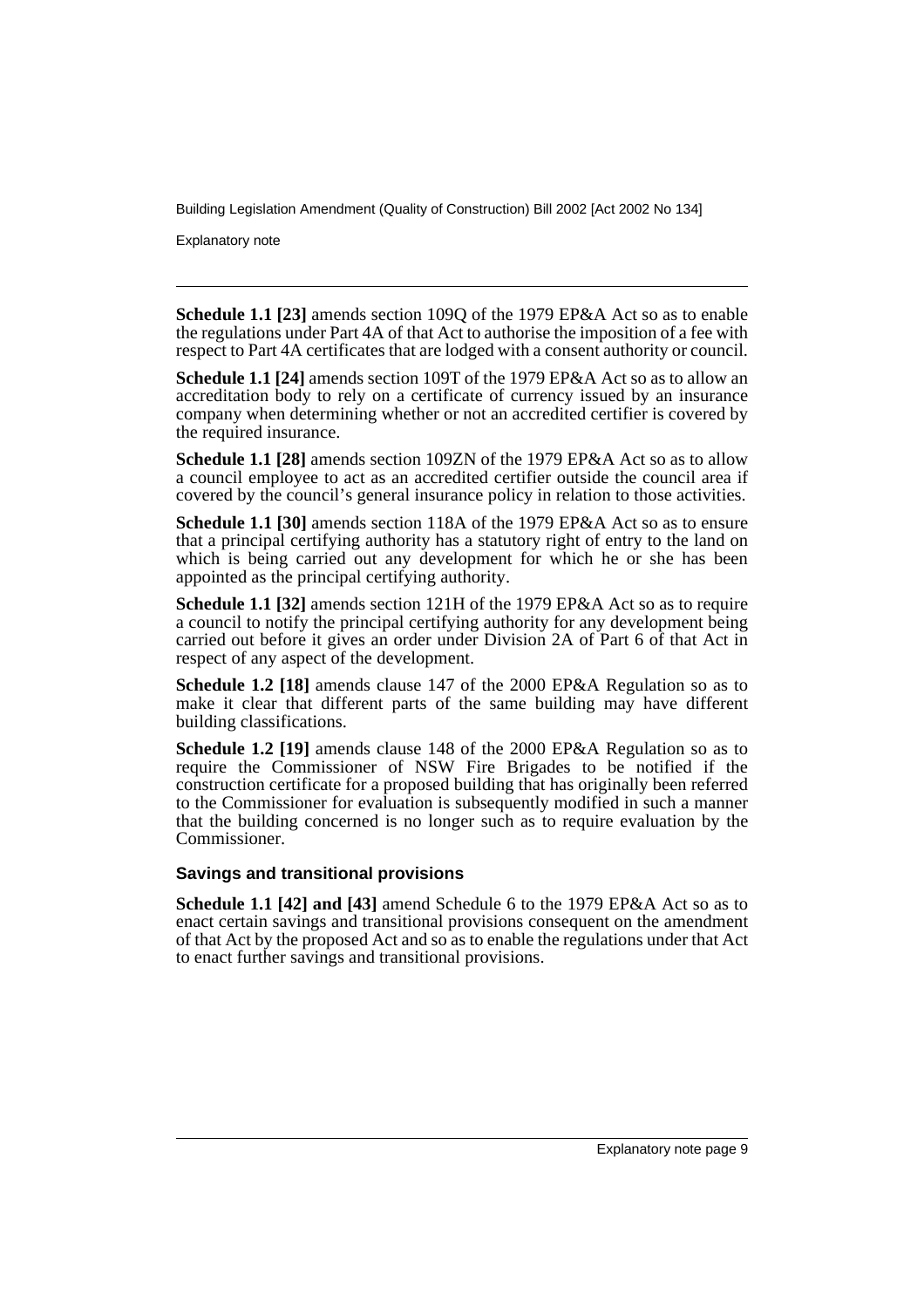Explanatory note

#### **Environmental Planning and Assessment (Savings and Transitional) Regulation 1998**

**Schedule 1.3** omits clause 51 of the 1998 EP&A Regulation so as to terminate a savings provision that allows certain activities to be carried out under former provisions of the *Local Government Act 1993*, rather than those of the 1979 EP&A Act.

#### **Local Government and Environmental Planning and Assessment Amendment (Transfer of Functions) Act 2001**

**Schedule 1.4** amends the 2001 LG&EP&A Amendment Act so as to repeal provisions that are replicated by Schedule 1.1 [34], [36] and [37] of the proposed Act.

# **Schedule 2 Amendment of home building legislation**

This Schedule amends the *Home Building Act 1989* (*the 1989 HB Act*), the *Home Building Regulation 1997* (*the 1997 HB Regulation*), the *Home Building Legislation Amendment Act 2001* (*the 2001 HB Amending Act*) and the *Consumer, Trader and Tenancy Tribunal Act 2001* (*the 2001 CTTT Act*).

### **Financial solvency of building contractors**

**Schedule 2.1 [2], [3] and [4]** amend sections 20 and 40 of the 1989 HB Act so as to require the Director-General of the Department of Fair Trading (*the Director-General*) to reject an application for a licence, or for renewal or restoration of a licence, unless satisfied that the applicant meets appropriate standards of financial solvency, and that the Director-General's decision as to such standards is not reviewable by the Administrative Decisions Tribunal.

### **Preliminary investigation of building disputes**

**Schedule 2.1 [6]** substitutes Division 2 of Part 3A of the 1989 HB Act so as to establish a new regime for the preliminary investigation of building disputes. Under the new regime, notification of a building dispute may give rise to an investigation by an inspector from the Department of Fair Trading (proposed section 48D), who may make an order requiring specified work to be done in order to rectify incomplete or defective work (proposed section 48E). Failure to comply with the requirements of a rectification order will constitute improper conduct for which disciplinary action may be taken against the contractor concerned (under amendments to section 51 by **Schedule 2.1 [13]**), but will not give rise to any right of action by the complainant, and ceases to have effect if a building claim is made before the time within which the work required by the order must be done (proposed section 48F).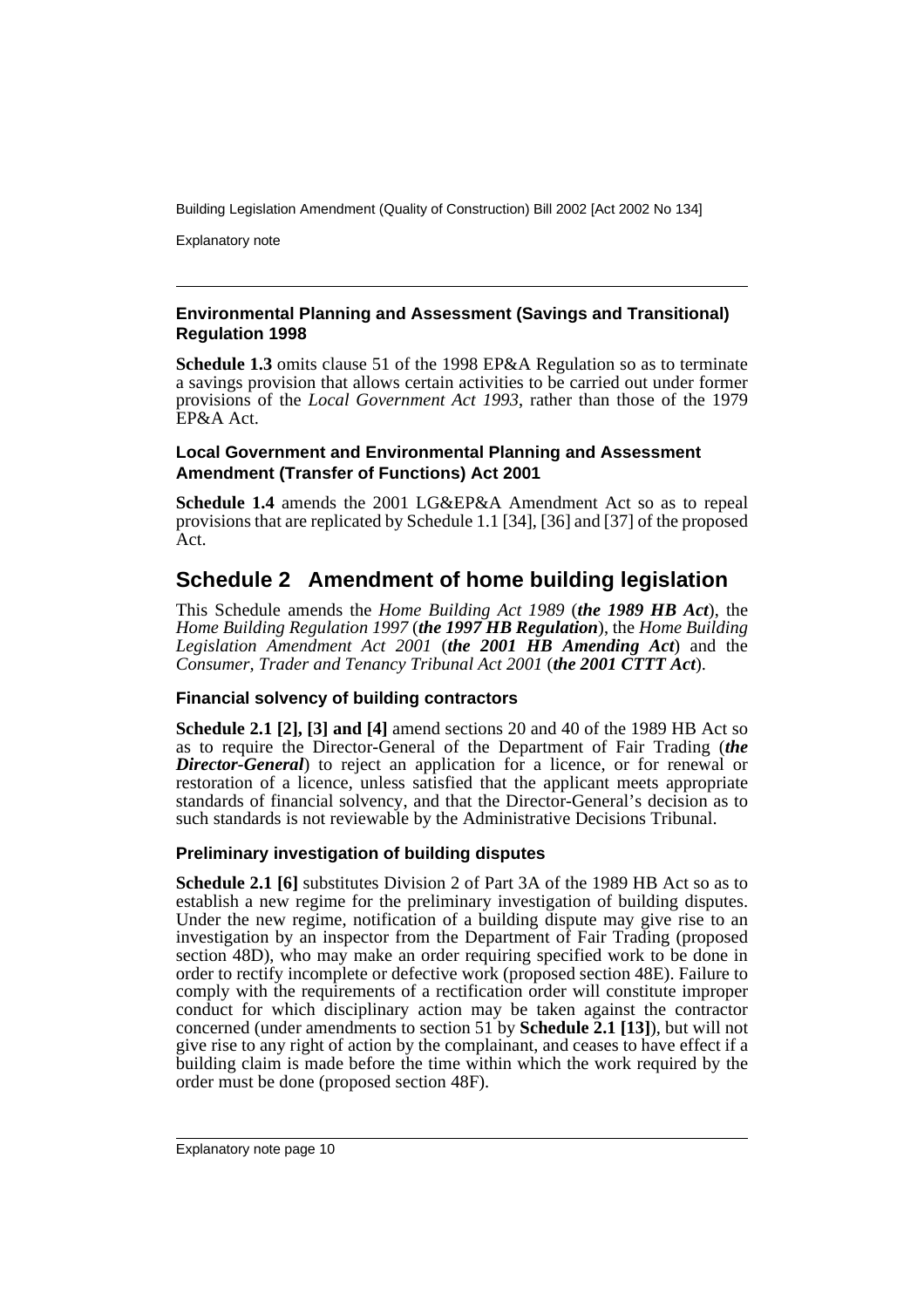Explanatory note

**Schedule 2.1 [7]** amends section 48I of the 1989 HB Act so as to provide for the withdrawal of building claims from the Consumer, Trader and Tenancy Tribunal, and ensures that the Tribunal has an opportunity to restore a rectification order (made under proposed section 48E) that ceased to have effect when the building claim was made.

**Schedule 2.1 [8]** substitutes section 48J of the 1989 HB Act to ensure that building claims do not have to be accepted by the Tribunal unless the Registrar of the Tribunal is satisfied that a building dispute has been investigated in accordance with the proposed Division 2 of Part 3A of that Act.

**Schedule 2.1 [5], [9], [10] and [12]** make consequential amendments to sections 48A and 48N of the 1989 HB Act.

#### **Use of independent experts in building claims**

**Schedule 2.1 [11]** amends section 48N of the 1989 HB Act so as to enable an independent expert to be appointed to assist the Consumer, Trader and Tenancy Tribunal to deal with a building claim. If such an expert is appointed, no other building expert may be called by the parties to the building claim except by leave of the Tribunal.

#### **Implied conditions of contracts to do residential building work**

**Schedule 2.2 [2]** inserts proposed Schedule 3A into the 1997 HB Regulation. The new Schedule prescribes conditions with respect to the plans and specifications for building work and kit homes (clauses  $\hat{1}$  and 4), conditions with respect to quality of construction of building work and kit homes (clauses 2 and 5) and a condition holding back the final payment for building work until all requirements for the issuing of a final occupation certificate under Part 4A of the 1979 EP&A Act have been complied with.

**Schedule 2.2 [1]** makes a consequential amendment to the 1997 HB Regulation (proposed clause 59).

#### **Other miscellaneous matters**

**Schedule 2.1 [14]** amends section 54 of the 1989 HB Act so as to ensure that disciplinary action can be taken under Part 4 of that Act against individuals who are members of partnerships or officers of corporations. **Schedule 2.1 [1]** amends section 3 of the 1989 HB Act to insert a definition of *officer*.

**Schedule 2.1 [15]** amends section 62 of the 1989 HB Act so as to provide that cancellation of an authority, and disqualification from holding an authority, are separate actions that can be taken in relation to the holder of an authority who is found guilty of improper conduct.